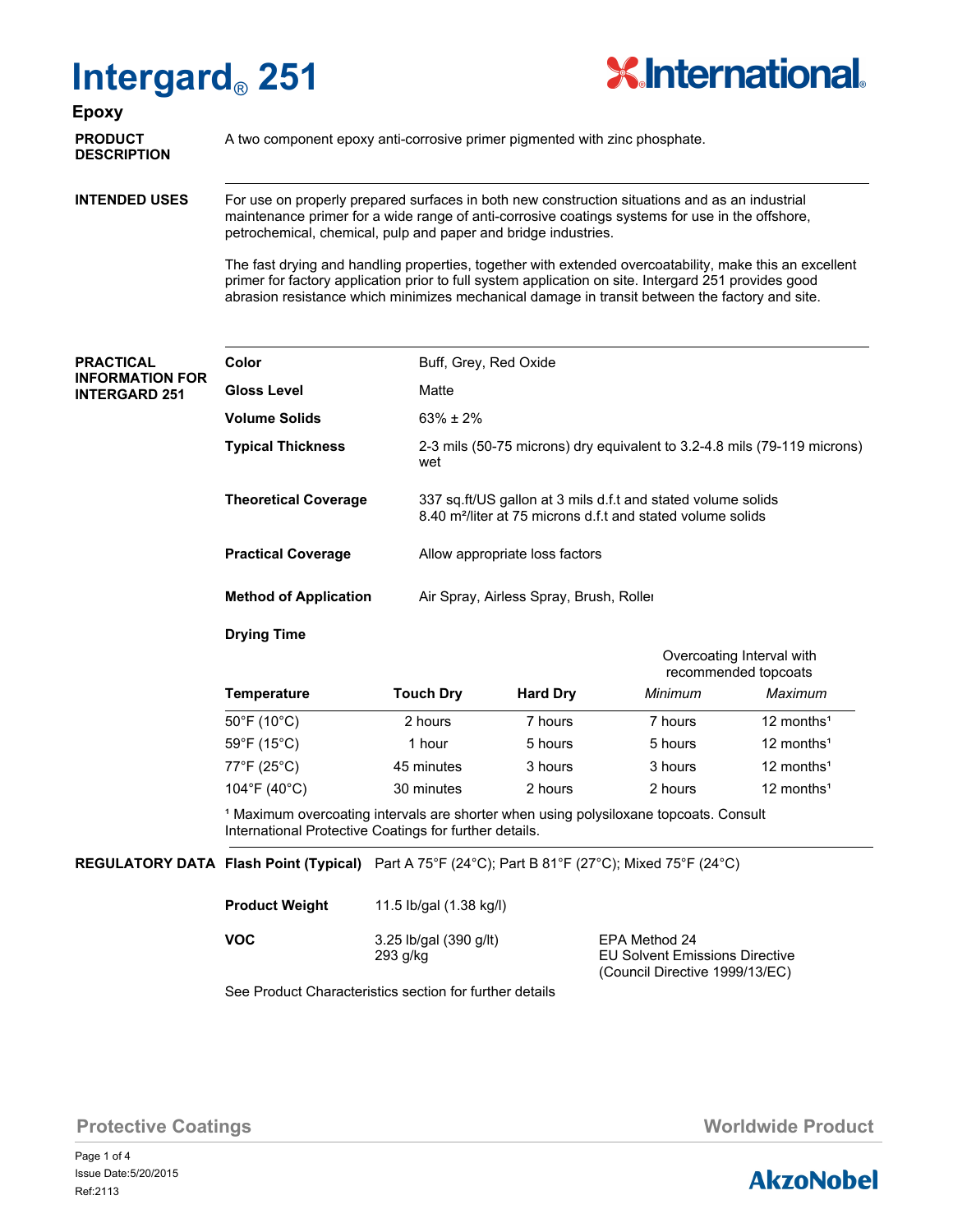# **Intergard**® **251**



# **Epoxy**

### **SURFACE PREPARATION**

All surfaces to be coated should be clean, dry and free from contamination. Prior to paint application, all surfaces should be assessed and treated in accordance with ISO 8504:2000.

Oil or grease should be removed in accordance with SSPC-SP1 solvent cleaning.

#### **Abrasive Blast Cleaning**

Abrasive blast clean to a minimum of SSPC-SP6 or Sa2½ (ISO 8501-1:2007). If oxidation has occurred between blasting and application of Intergard 251, the surface should be reblasted to the specified visual standard.

Surface defects revealed by the blast cleaning process, should be ground, filled, or treated in the appropriate manner.

Surface profile must be a minimum of 2 mils (50 microns).

#### **Shop Primed Steelwork**

Weld seams and damaged areas should be cleaned to a minimum St3 (ISO 8501-1:2007) or SSPC-SP3. Optimum performance will be achieved with blasting to Sa2½ (ISO 8501-1:2007) or SSPC-SP6; where this is not practical, hand preparation to SSPC-SP11 is recommended.

If the shop primer shows extensive or widely scattered breakdown overall sweep blasting may be necessary.

| <b>APPLICATION</b>                                                                                                                                                                                                                                                                                                                                                                                                                                             | <b>Mixing</b>                      | (1)<br>(2)                                                                                                                                                                                                                                                                                       | Material is supplied in two containers as a unit. Always mix a complete unit in the<br>proportions supplied. Once the unit has been mixed, it must be used within the working<br>pot life specified.<br>Agitate Base (Part A) with a power agitator.<br>Combine entire contents of Curing Agent (Part B) with Base<br>(Part A) and mix thoroughly with power agitator. |                                                                                                                                   |                                         |  |  |  |
|----------------------------------------------------------------------------------------------------------------------------------------------------------------------------------------------------------------------------------------------------------------------------------------------------------------------------------------------------------------------------------------------------------------------------------------------------------------|------------------------------------|--------------------------------------------------------------------------------------------------------------------------------------------------------------------------------------------------------------------------------------------------------------------------------------------------|------------------------------------------------------------------------------------------------------------------------------------------------------------------------------------------------------------------------------------------------------------------------------------------------------------------------------------------------------------------------|-----------------------------------------------------------------------------------------------------------------------------------|-----------------------------------------|--|--|--|
|                                                                                                                                                                                                                                                                                                                                                                                                                                                                | <b>Mix Ratio</b>                   | 4 part(s) : 1 part(s) by volume                                                                                                                                                                                                                                                                  |                                                                                                                                                                                                                                                                                                                                                                        |                                                                                                                                   |                                         |  |  |  |
|                                                                                                                                                                                                                                                                                                                                                                                                                                                                | <b>Working Pot Life</b>            | $50^{\circ}$ F (10 $^{\circ}$ C)<br>10 hours                                                                                                                                                                                                                                                     | 59°F (15°C)<br>8 hours                                                                                                                                                                                                                                                                                                                                                 | 77°F (25°C)<br>6 hours                                                                                                            | 104°F (40°C)<br>3 hours                 |  |  |  |
|                                                                                                                                                                                                                                                                                                                                                                                                                                                                | <b>Airless Spray</b>               | Recommended                                                                                                                                                                                                                                                                                      |                                                                                                                                                                                                                                                                                                                                                                        | Tip Range 15-21 thou (0.38-0.53 mm)<br>Total output fluid pressure at spray tip not less than 2204 psi<br>$(155 \text{ kg/cm}^2)$ |                                         |  |  |  |
|                                                                                                                                                                                                                                                                                                                                                                                                                                                                | <b>Air Spray</b><br>(Pressure Pot) | Recommended                                                                                                                                                                                                                                                                                      |                                                                                                                                                                                                                                                                                                                                                                        | Gun<br>Air Cap<br>Fluid Tip                                                                                                       | DeVilbiss MBC or JGA<br>704 or 765<br>Ε |  |  |  |
|                                                                                                                                                                                                                                                                                                                                                                                                                                                                | <b>Brush</b>                       | Suitable<br>Suitable                                                                                                                                                                                                                                                                             |                                                                                                                                                                                                                                                                                                                                                                        | Typically 1.6-2.0 mils (40-50 microns) can be achieved                                                                            |                                         |  |  |  |
|                                                                                                                                                                                                                                                                                                                                                                                                                                                                | <b>Roller</b>                      |                                                                                                                                                                                                                                                                                                  |                                                                                                                                                                                                                                                                                                                                                                        | Typically 1.6-2.0 mils (40-50 microns) can be achieved                                                                            |                                         |  |  |  |
|                                                                                                                                                                                                                                                                                                                                                                                                                                                                | <b>Thinner</b>                     | International GTA220<br>(or International GTA415)                                                                                                                                                                                                                                                |                                                                                                                                                                                                                                                                                                                                                                        | Do not thin more than allowed by local environmental<br>legislation                                                               |                                         |  |  |  |
|                                                                                                                                                                                                                                                                                                                                                                                                                                                                | <b>Cleaner</b>                     |                                                                                                                                                                                                                                                                                                  | International GTA822 or International GTA415                                                                                                                                                                                                                                                                                                                           |                                                                                                                                   |                                         |  |  |  |
|                                                                                                                                                                                                                                                                                                                                                                                                                                                                | <b>Work Stoppages</b>              | Do not allow material to remain in hoses, gun or spray equipment. Thoroughly flush all<br>equipment with International GTA822. Once units of paint have been mixed they should<br>not be resealed and it is advised that after prolonged stoppages work recommences with<br>freshly mixed units. |                                                                                                                                                                                                                                                                                                                                                                        |                                                                                                                                   |                                         |  |  |  |
| <b>Clean Up</b><br>Clean all equipment immediately after use with International GTA822. It is good working<br>practice to periodically flush out spray equipment during the course of the working day.<br>Frequency of cleaning will depend upon amount sprayed, temperature and elapsed time,<br>including any delays.<br>All surplus materials and empty containers should be disposed of in accordance with<br>appropriate regional regulations/legislation |                                    |                                                                                                                                                                                                                                                                                                  |                                                                                                                                                                                                                                                                                                                                                                        |                                                                                                                                   |                                         |  |  |  |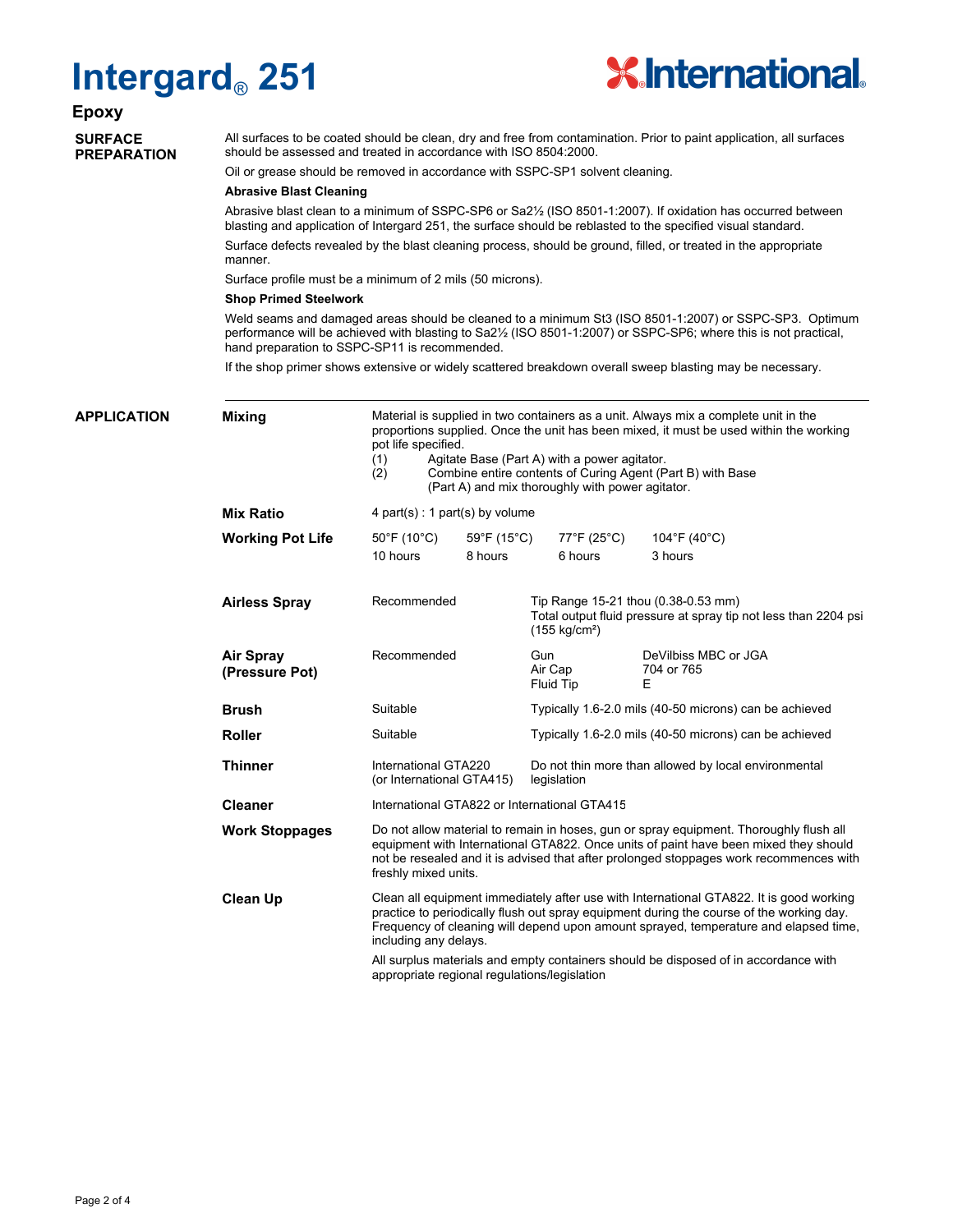# **Intergard**® **251**



# **Epoxy**

**PRODUCT CHARACTERISTICS**

Intergard 251 is preferred for use with systems for chemical environments where zinc based materials can be subject to attack in both acidic and alkaline conditions.

The maximum overcoating interval will be dependent upon the integrity of the exposed film. A film of 3 mils (75 microns) dry film thickness will normally be overcoatable after 6-12 months exposure (depending upon the corrosivity of the environment) provided it is adequately cleaned and any areas of mechanical damage repaired.

Over-application should be avoided as thick films will not be as good a substrate for topcoat adhesion after ageing as those at the specified thickness. When using as a blast holding primer avoid over-application as thick films may suffer from cohesive film splitting if subsequent coats are also over-applied.

Over-application of Intergard 251 will extend both the minimum overcoating periods and handling times, and may be detrimental to long term overcoating properties.

When applying Intergard 251 by brush or roller, it may be necessary to apply multiple coats to achieve the total specified system dry film thickness.

This product will not cure adequately below  $41^{\circ}F$  (5°C). For maximum performance, curing temperatures should be above 50°F (10°C).

Surface temperature must always be a minimum of 5°F (3°C) above dew point.

In common with all epoxies, Intergard 251 will chalk and discolor on exterior exposure. However, these phenomena are not detrimental to anti-corrosive performance.

Intergard 251 is not designed for continuous water immersion.

Where a durable cosmetic finish with good gloss and color retention is required, overcoat with recommended topcoats.

Note: VOC values are typical and are provided for guidance purpose only. These may be subject to variation depending on factors such as differences in color and normal manufacturing tolerances.

Low molecular weight reactive additives, which will form part of the film during normal ambient cure conditions, will also effect VOC values determined using EPA Method 24.

#### **SYSTEMS COMPATIBILITY**

Intergard 251 is designed for application to correctly prepared steel. It is possible to apply over approved prefabrication primers. Details of these can be obtained from International Protective Coatings.

The following primers are recommended for Intergard 251:

Interzinc 22 (mist coat or tie coat recommended)\* Interzinc 52 InterH2O 280

The following topcoats are recommended for Intergard 251:

| Intercure 200HS |
|-----------------|
| Intercure 420   |
| Interfine 629HS |
| Interfine 878   |
| Interfine 979   |
| Intergard 251   |
|                 |

Intergard 345 Intergard 475HS Intergard 740 Interseal 670HS Interthane 870 Interthane 990

Alternative topcoats are also available, consult International Protective Coatings.

\* See relevant product data sheet for details.